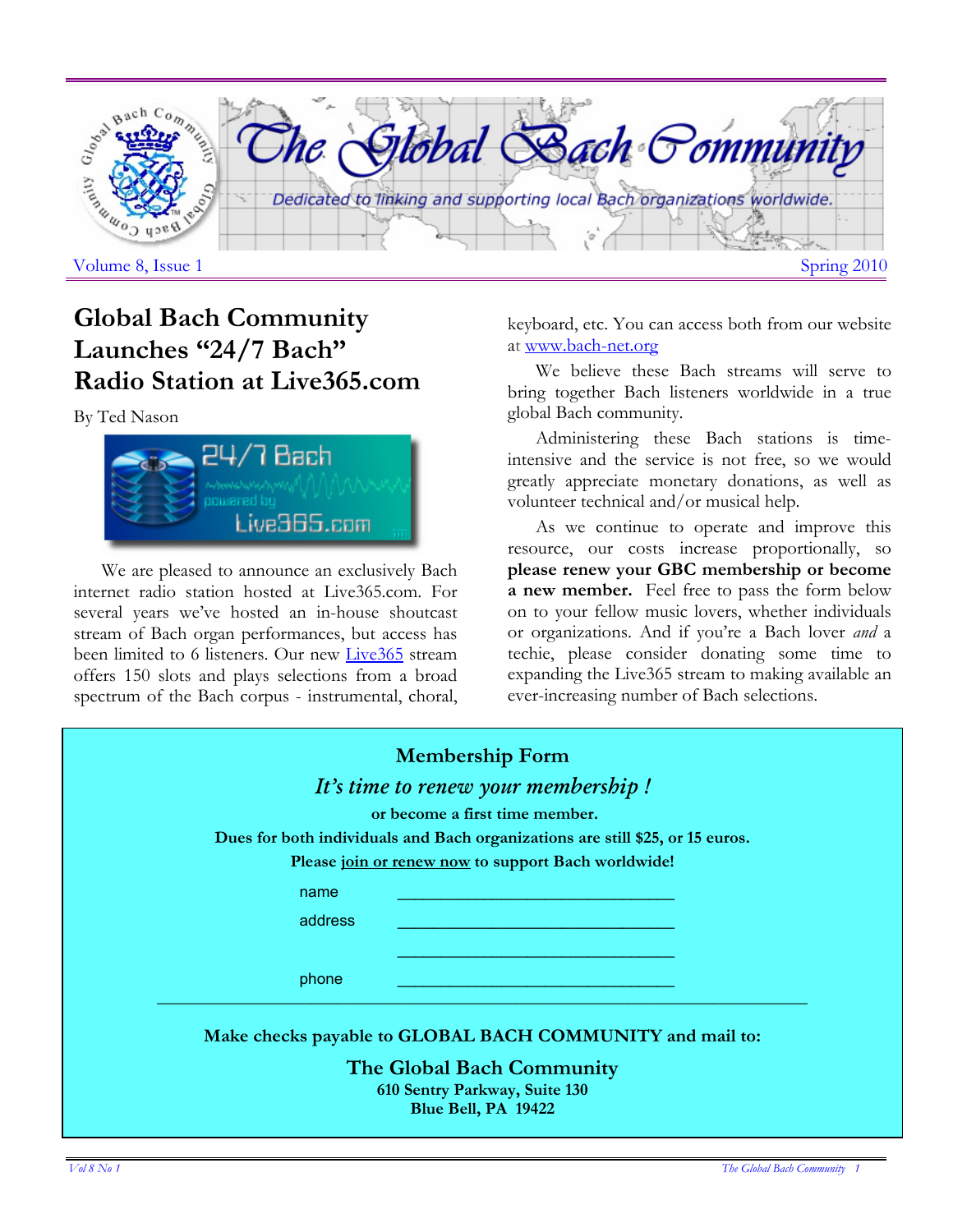# **Organ Music Attributed To J. S. Bach Continues To Be Discovered**

#### By Dennis P. Schmidt

Since the discovery and publication of the *Neumeister Chorales* of J. S. Bach in 1985, other organ music has been discovered which now has been associated with the work of Bach. All volumes are published by Baerenreiter, and all information listed is from Baerenreiter and the editors of the volumes.

#### **Organ Chorales from Miscellaneous Sources #BA5251 (Series IV, Volume 10 Urtext of the New Bach Edition)** *- edited by Reinmar Emans*

This performing edition includes organ works based on chorales surviving in various sources. Some of these works were not previously included in the *New Bach Edition* either for reasons of doubtful authenticity or because they were unknown until now. Two pieces from this repertoire - the two arrangements of *Wie schoen leuchtet der Morgenstern*  BWV 739 and 764 - stem from one of Bach's autograph manuscripts. They had been omitted until recently because of doubts of authenticity. This edition contains a foreward in German and English as well as 8 facsimile pages. The body of chorale settings handed down in copyists' manuscripts comprises, for the most part, compositions attributed to Bach in at least one source as well as several anonymous works for which Bach's authorship has been taken into consideration by scholars. In addition several anonymous pieces are also published for the first time that seem to fit into Bach's surroundings on the basis of their style, and sometimes of their source traditions. These pieces are presented here for purposes of debate. In short, the 80 pieces included in this volume are not invariably considered authentic by the editor.

**Freely Composed Organ Works and Chorale Partitas from Miscellaneous Sources #BA5243 (Series IV, Volume 11 Urtext of the New Bach Edition)** *- edited by Ulrich Bartels and Peter Wollny*

*continued on page 4* 

# **The Global Bach Community**

**www.bach-net.org**

# **University of Michigan's 49th Conference on Organ**

By Marilyn Mason

The University of Michigan 49<sup>th</sup> Conference on Organ Music (Oct 4-7, 2009) included four stimulating lectures by Christoph Wolff, distinguished Bach scholar and author of *Johann Sebastian Bach: The Learned Musician.* Wolff's lectures:

No. 1 "J.S. Bach the Organist - Recent Research"

No. 2 "Silbermann and Others: The World of Bach's Organs"

No. 3 "Bach's Organ Music from 1750 to Felix Mendelssohn-Bartholdy"

No. 4 "The Pre-History of Mendelssohn's performance of the St. Matthew Passion"

The lectures were stimulating. Stephen Morris presented an informative PowerPoint presentation, "Acclaim, Slander, and Renaissance: An Historical Perspective on Mendelssohn."

 The entire Conference was reviewed by Dr. Marijim Thoene and Dr. Lisa Byers for The Diapason.

### **GBC Moves its Offices**

Effective April 12, 2010 we are moving across the parking lot to:

#### **610 Sentry Parkway, Suite 130 Blue Bell, PA 19422**

Please make a note of it.

**Letters to the Editor are Welcome. Please address them to:** 

**The Global Bach Community 610 Sentry Parkway, Suite 130 Blue Bell, PA 19422 info @ bach-net.org**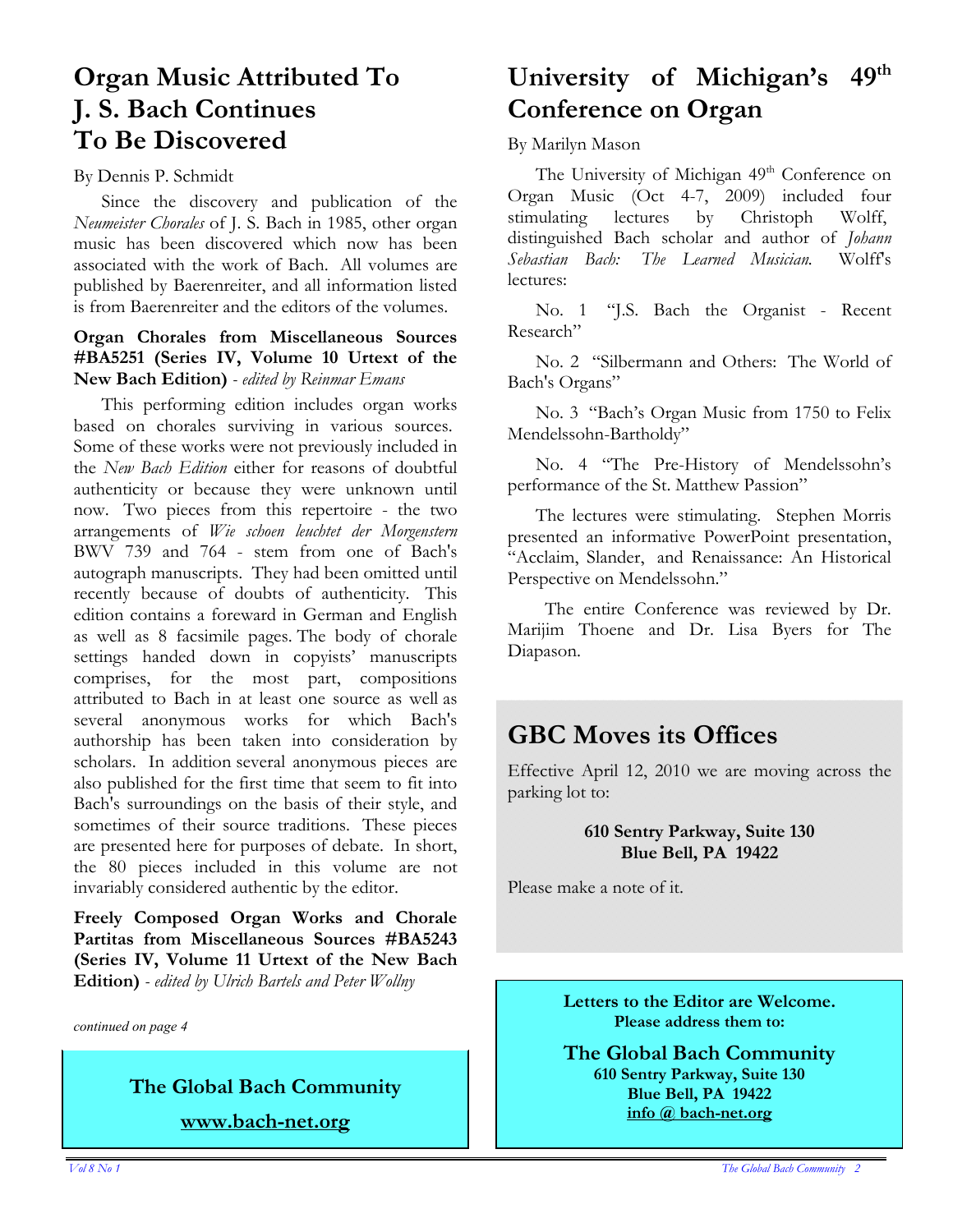# **BWV 1128: A Recently Discovered Bach Organ Work**

By Dennis P. Schmidt

This is a newly discovered work which has been classified by the experts as one of Bach's earliest works for organ dating from 1705-1710. Based on the chorale "Wo Gott der Herr nicht bei uns halt" it has been given the BWV listing as BWV1128 and represents one of the most significant discoveries of Bach music since the Neumeister Chorales were discovered in 1984.

The full information can be found in this review from "The Diapason" magazine:

http://tinyurl.com/ycq6bp8.

#### **Wo Gott der Herr nicht bei uns halt: BWV 1128**

The discovery of a Bach manuscript always raises curiosity and excites expectant interest. This latest work, an organ chorale fantasia just discovered in March, is a reminder that new revelations can come at any time from any source.

Bach's copy of the Calov Bible was found in an attic in Frankenmuth, Michigan in 1934, but forgotten until after WWII, in 1962. More recently in 1999, after a 20-year detective hunt worthy of a spy mystery and with a tip from an East German librarian, Christian Wolff tracked down C.P.E. Bach's estate, with 5,100 musical manuscripts, to Kiev. Originally in the Berlin State Library, the Russian army absconded with this treasure trove of manuscripts after the war. Included were works by Johann Sebastian, among which were his last work, a motet he apparently prepared for his own funeral.

In 2004 an aria by Bach was found in Weimar in a box of birthday cards among holdings of the Anna Amalia Library, just months before it was destroyed by fire. Two years later in 2006 from the same Weimar library, researchers also found Bach's oldest manuscripts in his own hand: organ works by Buxtehude and Reinken he copied at the age of fifteen. Most recently in March of 2008, a newly discovered organ work was found in an estate sale in Leipzig, in a sense, right under the nose of the musicians at St. Thomas!

This is a double review. The first discusses the *continued on page 4* 

organ score and reveals a fascinating history of teacher-student transmission, estate sales, alert and not-so-alert librarians, savvy editors, guesswork and unanswered questions. Much like studies in genealogy, one can trace documented history back only so far and, in this case, only to the midnineteenth century, 100 years after Bach. The second review on the CD, featuring both the organ fantasia and the cantata based on the same chorale, was released on June 13, 2008 at the opening concert of the Leipzig Bachfest and shares Ullrich Böhme's experience of studying and preparing a first performance of a Bach work. How many have had that opportunity!

Obviously this is not the end of the story. No doubt surprises and discoveries still await detection by sharp-sighted scholars and through pure serendipity.

#### **Bach, Johann Sebastian, Choralfantasie für Orgel**

When on March 15, 2008 the Leipzig auction firm of Johannes Wend offered Lot No. 153 with "manuscripts from the estate of Wilhelm Rust. Mostly compositions of his own or arrangements of works by Bach . . . ," no one could have anticipated that this included parts of Prieger's collection and the chorale fantasia BWV Anh. II 71. The Rust items were acquired by the University-State Museum of Halle/Salle, and finally due to the fastidious work of two editors, Stephan Blaut and Michael Pacholke of Halle University, the chorale fantasia was authenticated and has become BWV 1128! This edition is based on two 19th-century manuscripts: "Source A" by Rust and "Source B," a copy made by Ernst Naumann sometime after 1890 in the collection of the Bach-Archiv Leipzig. Researchers, according to Schulze, are still hopeful that Kötschau's copy survived WW II and is still to be found, perhaps in a Russian library. On June 13, 2008, Ullrich Böhme, organist, St. Thomas, played the first Leipzig performance of BWV 1128 at the opening concert of the Bachfest, which included Bach's Cantata 178 on the same chorale, sung by the St. Thomas Choir. The same day a CD by Rondeau Production with both compositions and works by Rust was released. The score by Ortus was published on June 10, showing